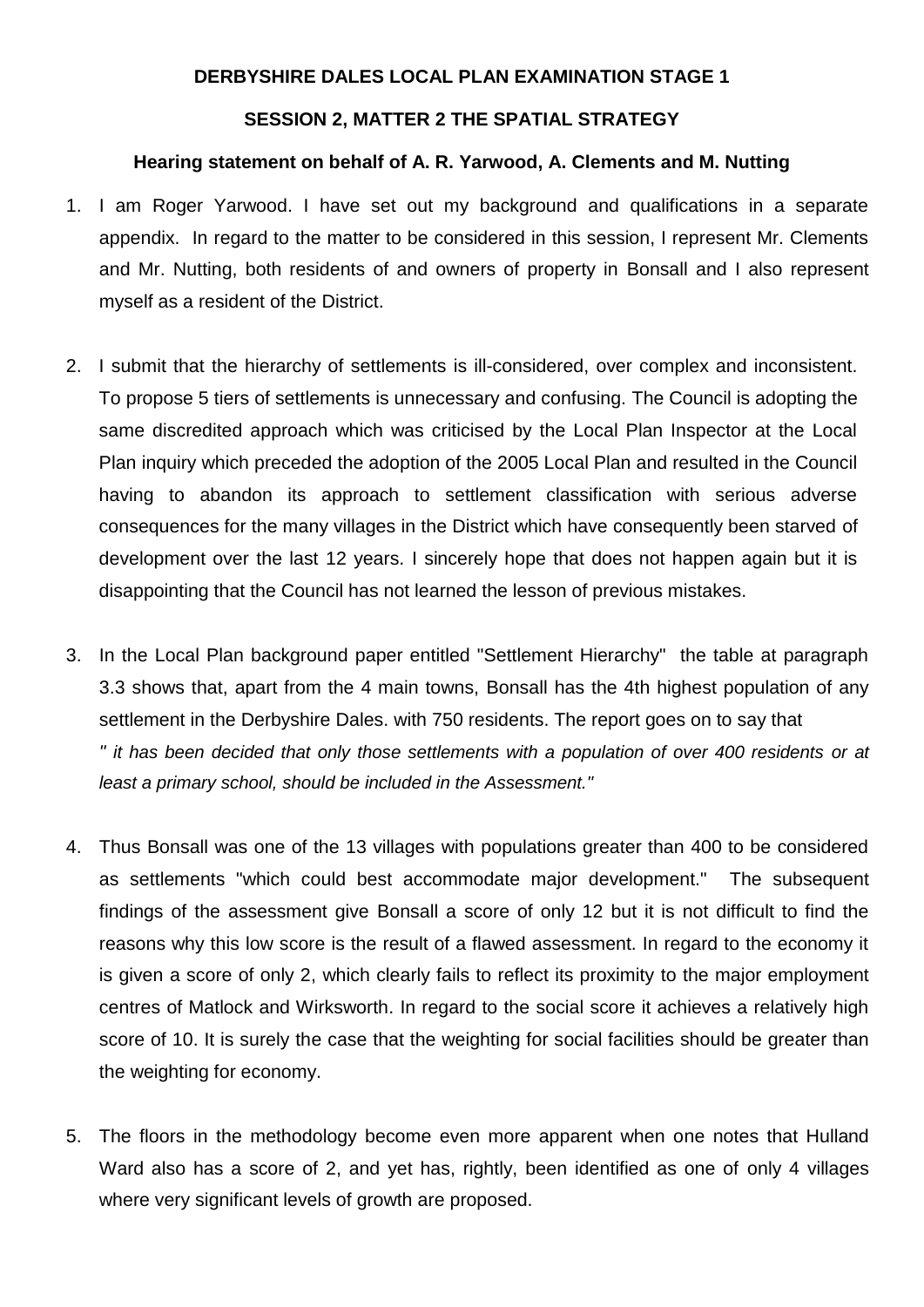- 6. The exclusion of Bonsall from settlements with a settlement boundary is illogical. Quite clearly a hierarchy which places Bonsall in a lower category than Sudbury cannot be sound. No other settlement of this size with the level community facilities available in Bonsall has been excluded from the list of "accessible settlements".
- 7. I submit that Bonsall should be included as an "accessible settlement" and should have a settlement boundary which includes the properties known as Chestnut Farm, at Uppertown, and The Cascades at Clatterway.